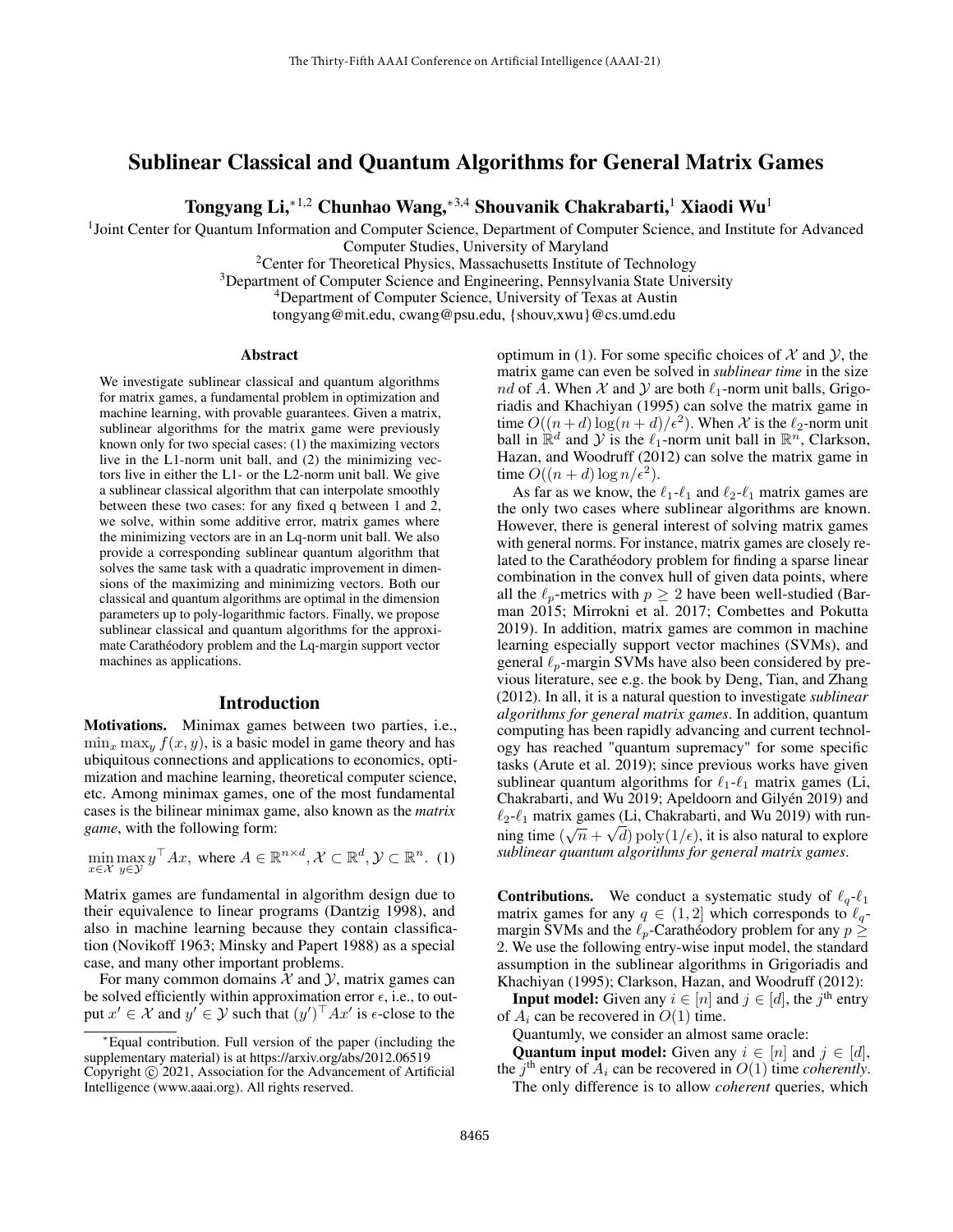give quantum algorithms the ability to query different locations in superposition, and have been the *standard* quantization of the classical inputs and commonly adopted in previous works [\(Li, Chakrabarti, and Wu 2019;](#page-7-10) [Apeldoorn and Gilyén](#page-7-11) [2019\)](#page-7-11).

<span id="page-1-4"></span>**Theorem 1** (Main Theorem). *Given*  $q \in (1, 2]$ *. Define*  $p \ge 2$ such that  $\frac{1}{p} + \frac{1}{q} = 1$  $\frac{1}{p} + \frac{1}{q} = 1$  $\frac{1}{p} + \frac{1}{q} = 1$ . Consider the  $\ell_q$ - $\ell_1$  *matrix game*<sup>1</sup>:

$$
\sigma := \max_{x \in \mathbb{B}_q^d} \min_{\mathbf{p} \in \Delta_n} \mathbf{p}^\top A x,\tag{2}
$$

where  $\mathbb{B}_q^d$  is the  $\ell_q$ -unit ball in  $\mathbb{R}^d$  and  $\Delta_n$  is the  $\ell_1$ -simplex in  $\mathbb{R}^n$ . Then we can find an  $\bar{x}\in\mathbb{B}_q^d$  s.t.<sup>[2](#page-1-1)</sup>

$$
\min_{i \in [n]} A_i \bar{x} \ge \sigma - \epsilon \tag{3}
$$

*with success probability at least* 2/3*, using*

•  $O\left(\frac{(n+d)(p+\log n)}{\epsilon^2}\right)$  classical queries [\(Theorem 2\)](#page-3-0); or  $\phi$   $\tilde{O}\left(\frac{p^2\sqrt{n}}{\epsilon^4}\right)$  $\frac{e^{2}\sqrt{n}}{\epsilon^{4}} + \frac{p^{3.5}\sqrt{d}}{\epsilon^{7}}$  $\frac{e^{2}\sqrt{n}}{\epsilon^{4}} + \frac{p^{3.5}\sqrt{d}}{\epsilon^{7}}$  $\frac{e^{2}\sqrt{n}}{\epsilon^{4}} + \frac{p^{3.5}\sqrt{d}}{\epsilon^{7}}$  quantum queries<sup>3</sup> [\(Theorem 3\)](#page-5-0).

*When*  $p = \Omega(\log d/\epsilon)$ *, the above bounds can be improved (by [Lemma 1\)](#page-2-0) to respectively*

- $O\left(\frac{(n+d)\left(\frac{\log d}{\epsilon} + \log n\right)}{\epsilon^2}\right)$  queries to the classical input model;  $\phi$   $\tilde{O}\left(\frac{\sqrt{n}}{\epsilon^6}\right)$
- $\sqrt{\frac{n}{\epsilon^6}} + \frac{\sqrt{d}}{\epsilon^{10.5}}$  queries to the quantum input model.

*Both results are optimal in* n *and* d *up to poly-log factors as* √ *we show*  $\Omega(n+d)$  *and*  $\Omega(\sqrt{n} + \sqrt{d})$  *classical and quantum lower bounds respectively when*  $\epsilon = \Theta(1)$  *[\(Theorem 4\)](#page-6-0).* 

Conceptually, our classical and quantum algorithms for general matrix games enjoy quite a few nice properties. On the one hand, they can be directly applied to

- Convex geometry: We give the *first* sublinear classical and quantum algorithms for the approximate Carathéodory problem [\(Corollary 1\)](#page-5-1), improving the previous lineartime algorithms of [Mirrokni et al.](#page-7-6) [\(2017\)](#page-7-6); [Combettes and](#page-7-7) [Pokutta](#page-7-7) [\(2019\)](#page-7-7);
- Supervised learning: We provide the *first* sublinear algorithms for general  $\ell_q$ -margin support vector machines (SVMs) [\(Corollary 2\)](#page-6-1).

On the other hand, our quantum algorithm is friendly for near-term applications. It uses the *standard quantum input model* and needs not to use any sophisticated quantum data structures. It is *classical-quantum hybrid* where the quantum part is isolated by pieces of state preparations connected by classical processing. Its output is completely *classical*.

Technique-wise, we are deeply inspired by [Clarkson,](#page-7-4) [Hazan, and Woodruff](#page-7-4) [\(2012\)](#page-7-4), which serves as the starting point of our algorithm design. At a high level, Clarkson et al.'s algorithm follows a primal-dual framework where the primal part applies ( $\ell_2$ -norm) online gradient descent (OGD)

by [Zinkevich](#page-8-0) [\(2003\)](#page-8-0), and the dual part applies multiplicative weight updates (MWU) by  $\ell_2$ -sampling. The choice of the  $\ell_2$ -norm metric greatly facilitates the design and analysis of the algorithms for both parts. However, it is conceivable that *more sophisticated design and analysis* will be required to handle general  $\ell_q$ - $\ell_1$  matrix games.

<span id="page-1-5"></span><span id="page-1-3"></span>Classically, our main technical contribution is to expand the primal-dual approach of [Clarkson, Hazan, and Woodruff](#page-7-4) [\(2012\)](#page-7-4) to work for more general metrics for the  $\ell_a$ - $\ell_1$  matrix game. Specifically, in the primal we replace OGD by a generalized p-norm OGD due to [Shalev-Shwartz](#page-8-1) [\(2012\)](#page-8-1), and in the dual we replace the  $\ell_2$ -sampling by  $\ell_q$ -sampling. We conduct a careful algorithm design and analysis to ensure that this strategy only incurs an  $O(p/\epsilon^2)$  overhead in the number of iterations, and the error of the  $\ell_q$ - $\ell_1$  matrix game is still bounded by  $\epsilon$  as in [\(3\)](#page-1-3). In a nutshell, our algorithm can be viewed as an *interpolation* between the  $\ell_2$ - $\ell_1$  matrix game [\(Clarkson, Hazan, and Woodruff 2012\)](#page-7-4) and the  $\ell_1$ - $\ell_1$ matrix game [\(Grigoriadis and Khachiyan 1995\)](#page-7-3): when  $q$  is close to 2 the algorithm is more similar to [Clarkson, Hazan,](#page-7-4) [and Woodruff](#page-7-4) [\(2012\)](#page-7-4), whereas when q is close to 1, p is large and the p-norm GD becomes closer to the normalized exponentiated gradient [\(Shalev-Shwartz 2012\)](#page-8-1), which is exactly the update rule in [Grigoriadis and Khachiyan](#page-7-3) [\(1995\)](#page-7-3).

Quantumly, our main contribution is the systematic improvement of the previous quantum algorithm for  $\ell_2-\ell_1$  ma-trix games by [Li, Chakrabarti, and Wu](#page-7-10) [\(2019\)](#page-7-10). They achieved a quantum speedup of  $\tilde{O}(\sqrt{n} + \sqrt{d})$  for solving  $\ell_2 \text{-} \ell_1$  matrix games by levering *quantum amplitude amplification* and observing that  $\ell_2$ -sampling can be readily accomplished by *quantum state preparation* as quantum states refer to  $\ell_2$  unit vectors. For general  $\ell_q$ - $\ell_1$  matrix game ( $q \in (1, 2]$ ), we likewise upgrade both primal and dual parts as in our classical algorithm: specifically, in the primal, we apply the *p*-norm OGD in  $\tilde{O}(\sqrt{d})$  time, whereas in the dual, we apply the multiplicative weight update via an  $\ell_q$ -sampling in  $\tilde{O}(\sqrt{n})$ time. To that end, we contribute to the following technical improvements, which may be of independent interest:

- In our algorithm, we cannot directly leverage quantum state preparation in the  $\ell_q$  metric because it corresponds to  $\ell_2$ -normalized vectors. Instead, we propose [Algorithm 2](#page-5-2) for **quantum**  $\ell_q$ -sampling with  $O(\sqrt{n})$  oracle calls which works with states whose amplitudes follow  $\ell_q$ -norm proportion. Measuring such states is equivalent to performing  $\ell_q$ -sampling.
- When  $p = q = 2$ , we improved the  $\epsilon$ -dependence from the  $1/\epsilon^8$  in the prior art by [Li, Chakrabarti, and Wu](#page-7-10) [\(2019\)](#page-7-10) to  $1/\epsilon^7$ . This is achieved by deriving a better upper bound on the entries of the vectors in the p-norm OGD (i.e.,  $y_{t,j}$ ) as in Eq. (38)); see the supplementary material (Eqs. (38)- (40)) for details.
- In our lower bounds, although the hard cases are motivated by [Li, Chakrabarti, and Wu](#page-7-10) [\(2019\)](#page-7-10), the matrix game values are much more complicated in the  $\ell_q$ - $\ell_1$  case. In the supplementary material, we figure out two functions  $f_1$  and  $f_2$  that not only separate the game values of two specifically-constructed  $\ell_q$ - $\ell_1$  matrix games but also have

<span id="page-1-0"></span><sup>&</sup>lt;sup>1</sup>Throughout the paper, we use the bold font  $\bf{p}$  to denote a vector and the math font  $p$  to denote a real number.

<span id="page-1-1"></span> $e^2 \bar{x} \in \mathbb{B}_q^d$  is the standard objective quantity under the  $\ell_q$ -norm. Also note that once we have the  $\bar{x}$  in [\(3\)](#page-1-3), any  $\mathbf{p} \in \Delta_n$  satisfies  $\mathbf{p}^\top A \bar{x} \geq \sigma - \epsilon.$ 

<span id="page-1-2"></span><sup>&</sup>lt;sup>3</sup>Here  $\tilde{O}$  omits poly-logarithmic factors.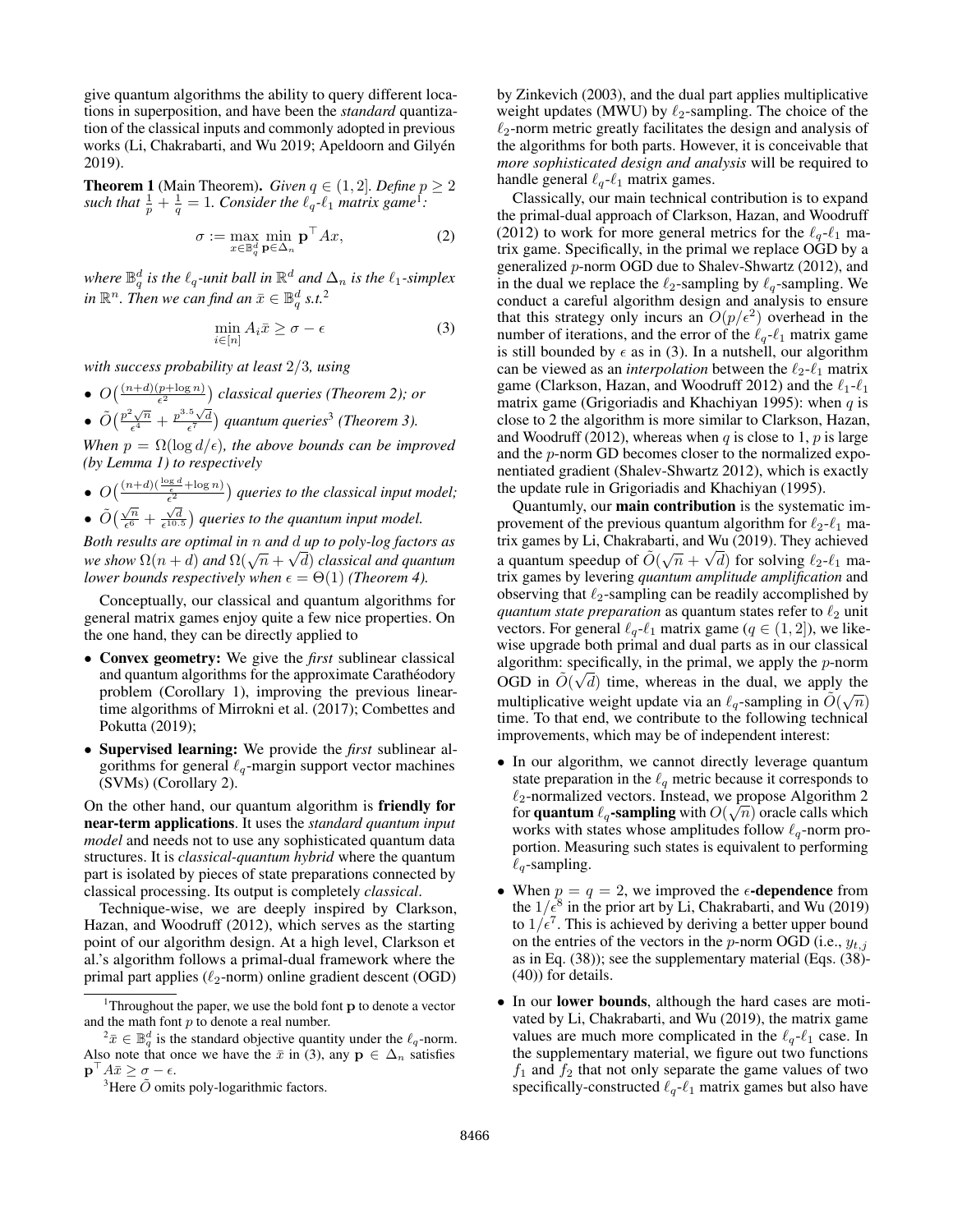monotone and nonnegative properties, which are crucial factors in our proof.

These improvements together result in [Theorem 1.](#page-1-4)

Related work. Matrix games were probably first studied as zero-sum games by [Neumann](#page-7-12) [\(1928\)](#page-7-12). The seminal work [\(Nemirovski and Yudin 1983\)](#page-7-13) proposed the mirror descent method and gave an algorithm for solving matrix games in time  $\tilde{O}(nd/\epsilon^2)$ . This was later improved to  $\tilde{O}(nd/\epsilon)$  by the prox-method due to [Nemirovski](#page-7-14) [\(2004\)](#page-7-14) and the dual extrapolation method due to [Nesterov](#page-7-15) [\(2007\)](#page-7-15). To further improve the cost, there have been two main focuses:

- Sampling-based methods: They focus on achieving sublinear cost in  $nd$ , the size of the matrix  $A$ . [Grigoriadis](#page-7-3) [and Khachiyan](#page-7-3) [\(1995\)](#page-7-3); [Clarkson, Hazan, and Woodruff](#page-7-4) [\(2012\)](#page-7-4) mentioned above are seminal examples; these sublinear algorithms can also be used to solve semidefinite programs [\(Garber and Hazan 2011\)](#page-7-16), SVMs [\(Hazan, Koren,](#page-7-17) [and Srebro 2011\)](#page-7-17), etc.
- Variance-reduced methods: They focus on the cost in  $1/\epsilon$ , in particular its decoupling with  $nd$ . [Palaniappan and Bach](#page-7-18) [\(2016\)](#page-7-18) showed how to apply the standard SVRG [\(John](#page-7-19)[son and Zhang 2013\)](#page-7-19) technique for solving  $\ell_2$ - $\ell_2$  matrix games; this idea can also be extended to smooth functions using general Bregman divergences [\(Shi, Zhang,](#page-8-2) [and Yu 2017\)](#page-8-2). Variance-reduced methods for solving matrix games culminate in [Carmon et al.](#page-7-20) [\(2019\)](#page-7-20), where they show how to solve  $\ell_1-\ell_1$  and  $\ell_2-\ell_1$  matrix games in time  $\tilde{O}(\text{nnz}(A) + \sqrt{\text{nnz}(A) \cdot (n + d)}/\epsilon)$ , where  $\text{nnz}(A)$  is the number of nonzero elements in A.

There have been relatively few quantum results for solving matrix games. [Kapoor, Wiebe, and Svore](#page-7-21) [\(2016\)](#page-7-21) solved the  $\ell_2$ - $\ell_1$  matrix game with cost  $\tilde{O}(\sqrt{n}d/\epsilon^2)$  using an unusual input model where the representation of a data point in  $\mathbb{R}^d$ is the concatenation of  $d$  floating point numbers. More re-cently, [Apeldoorn and Gilyén](#page-7-11) [\(2019\)](#page-7-11) was able to solve the  $\ell_1$ - $\ell_1$  matrix game with cost  $\tilde{O}(\sqrt{n}/\epsilon^3 + \sqrt{d}/\epsilon^3)$  using the stan-dard input model above, and [Li, Chakrabarti, and Wu](#page-7-10) [\(2019\)](#page-7-10) solved the  $\ell_2$ - $\ell_1$  matrix game with cost  $\tilde{O}(\sqrt{n}/\epsilon^4 + \sqrt{d}/\epsilon^8)$ also using the standard input model.

### Preliminaries and Notations

To facilitate the reading of this paper, we introduce necessary definitions and notations here.

Preliminaries for quantum computing. Quantum mechanics can be formulated in terms of linear algebra. For the space  $\mathbb{C}^d$ , we denote  $\{\vec{e}_0, \ldots, \vec{e}_{d-1}\}$  as its computational basis, where  $\vec{e}_i = (0, \dots, 1, \dots, 0)^\top$  where 1 only appears in the  $(i + 1)$ <sup>th</sup> coordinate. These basic vectors can be written by the *Dirac notation*:  $\vec{e}_i := |i\rangle$  (called a "ket"), and  $\vec{e}_i^{\top} := \langle i |$  (called a "bra"). A *d*-dimensional *quantum state* is a unit vector in  $\mathbb{C}^d$ : i.e.,  $|v\rangle = (v_0, \dots, v_{d-1})^\top$  such that  $\sum_{i=0}^{d-1} |v_i|^2 = 1.$ 

*Tensor product* of quantum states is their Kronecker product: if  $|u\rangle \in \mathbb{C}^{d_1}$  and  $|v\rangle \in \mathbb{C}^{d_2}$ , then

$$
|u\rangle \otimes |v\rangle := (u_0v_0, u_0v_1, \dots, u_{d_1-1}v_{d_2-1})^{\top}, \quad (4)
$$

which is a vector in  $\mathbb{C}^{d_1} \otimes \mathbb{C}^{d_2}$ .

Quantum access to an input matrix, also known as a *quantum oracle*, is reversible and allows access to coordinates of the matrix in *superposition*, this is the essence of quantum speedups. In particular, to access entries of a matrix  $A \in \mathbb{R}^{n \times d}$ , we exploit a quantum oracle  $O_A$ , which is a unitary transformation on  $\mathbb{C}^n \otimes \mathbb{C}^d \otimes \mathbb{C}^{d_{\text{acc}}}$  ( $\overline{d}_{\text{acc}}$  being the dimension of a floating-point register) such that

$$
O_A(|i\rangle \otimes |j\rangle \otimes |z\rangle) = |i\rangle \otimes |j\rangle \otimes |z \oplus A_{ij}\rangle \qquad (5)
$$

for any  $i \in [n], j \in [d]$ , and  $z \in \mathbb{C}^{d_{\text{acc}}}$ . Intuitively,  $O_A$ reads the entry  $A_{ij}$  and stores it in the third register as a floating-point number. However, to promise that  $O<sub>A</sub>$  a unitary transformation,  $O_A$  applies the XOR operation (⊕) on the third register. This is a natural generalization of classical reversible computation, when each entry of A can be recovered in  $O(1)$  time. Subsequently, a common assumption is that a single query to  $O_A$  takes  $O(1)$  cost.

**Interpolation for large**  $p$ . If  $p$  is large, we prove the following lemma showing that we can restrict without loss of generality to cases where p such that  $\frac{1}{p} + \frac{1}{q} = 1$  is  $O(\log d/\epsilon)$ , since in this case the  $\ell_q$ - $\ell_1$  matrix game is  $\epsilon$ -close to the  $\ell_1$ - $\ell_1$ matrix game in the following sense:

<span id="page-2-0"></span>**Lemma 1.** An  $\ell_q$ - $\ell_1$  matrix game where p such that  $\frac{1}{p} + \frac{1}{q} = 1$ *is greater than* log d/ *can be solved using an algorithm for solving*  $\ell_1$ - $\ell_1$  *games. This introduces an error*  $O(\epsilon)$  *in the objective value.*

*Proof.* Assume without loss of generality that  $\epsilon \leq 1/2$ . Let  $p \ge \log d/\epsilon \ge \log d/(-\log(1-\epsilon))$ . It can be easily verified that  $\mathbb{B}_1^d \subset \mathbb{B}_q^d \subset \mathbb{B}_1^d + \left(1 - d^{-1/p}\right) \mathbb{B}_q^d$ . Thus  $\mathbb{B}_q^d \subset \mathbb{B}_1^d + \epsilon \mathbb{B}_q^d$ .

Consider applying an algorithm to solve an  $\ell_1$ - $\ell_1$  matrix game instead of the  $\ell_q$ - $\ell_1$  matrix game as required in [\(2\)](#page-1-5). Let the optimal solution to [\(2\)](#page-1-5) be  $x^* \in \mathbb{B}_q^d, p^* \in \Delta_n$ . By the previous analysis, there is a point  $x \in \mathbb{B}_1^d$  such that  $||x - x^*||_q \leq \epsilon$ . Thus the solution  $x, p^*$  has an error at most  $O(\epsilon)$  from the true objective, and the algorithm for solving  $\ell_1$ - $\ell_1$  games finds a solution at least as good as this. П

**Notations.** Throughout the paper, we denote  $p, q > 1$  to be two real numbers such that  $\frac{1}{p} + \frac{1}{q} = 1$ ;  $p \in [2, +\infty)$  and  $q \in$  $(1, 2]$ . For any  $s > 1$ , we use  $\mathbb{B}_s^d$  to denote the *d*-dimensional unit ball in  $\ell_s$ -norm, i.e.,  $\mathbb{B}_s^d := \{x : \sum_{i \in [d]} |x_i|^s \leq 1\}$ ; we use  $\Delta_n$  to denote the *n*-dimensional unit simplex  $\{p \in \mathbb{R}^n :$  $p_i \geq 0$ ,  $\sum_i p_i = 1$ , and use  $\mathbf{1}_n$  to denote the *n*-dimensional all-one vector. We denote  $A \in \mathbb{R}^{n \times d}$  to be the matrix whose  $i^{\text{th}}$  row is  $A_i^{\top}$  for all  $i \in [n]$ . We define sgn:  $\mathbb{R} \to \{-1, 0, 1\}$ such that  $sgn(x) = -1$  if  $x < 0$ ,  $sgn(x) = 1$  if  $x > 0$ , and  $sgn(0) = 0.$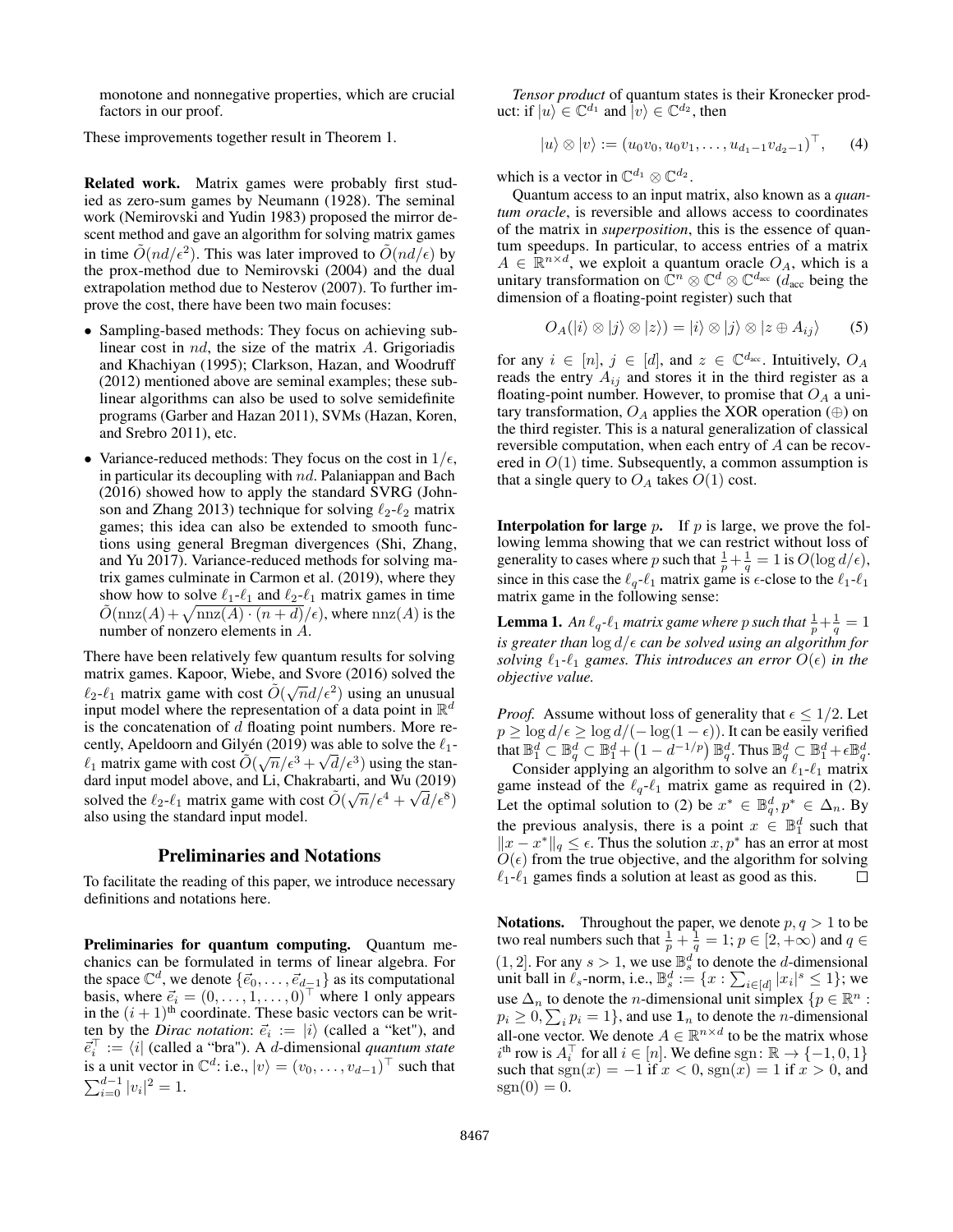# A Sublinear Classical Algorithm for General Matrix Games

For any  $q \in (1, 2]$ , we consider the  $\ell_q$ - $\ell_1$  matrix game:

$$
\sigma := \max_{x \in \mathbb{B}_q^d} \min_{\mathbf{p} \in \Delta_n} \mathbf{p}^\top A x. \tag{6}
$$

The goal is to find a  $\bar{x}$  that approximates the equilibrium of the matrix game within additive error  $\epsilon$ :

$$
\min_{i \in [n]} A_i \bar{x} \ge \sigma - \epsilon. \tag{7}
$$

Throughout the paper, we assume  $A_1, \ldots, A_n \in \mathbb{B}_p^d$ , i.e., all the *n* data points are normalized to have  $\ell_p$ -norm at most 1.

<span id="page-3-4"></span>Algorithm 1: A sublinear algorithm for 
$$
\ell_q
$$
- $\ell_1$  games.  
\nInput:  $\epsilon > 0$ ;  $p \in [2, +\infty), q \in (1, 2]$  such that  
\n $\frac{1}{p} + \frac{1}{q} = 1$ ;  $A \in \mathbb{R}^{n \times d}$  with  $A_i \in \mathbb{B}_p^d$   $\forall i \in [n]$ .  
\nOutput:  $\bar{x}$  that satisfies (7).  
\n1 Let  $T = \lceil \frac{895 \log n + 4p}{\epsilon^2} \rceil$ ,  $y_1 = \mathbf{0}_d$ ,  $\eta = \sqrt{\frac{11 \log n}{12T}}$ ,  
\n $w_1 = 1_n$ ;  
\n2 for  $t = 1$  to  $T$  do  
\n3  $p_t \leftarrow \frac{w_t}{\|w_t\|_1}$ ,  $x_t \leftarrow \frac{y_t}{\max\{1, \|y_t\|_q\}}$ ;  
\n4  $\begin{array}{c} \text{Choose } i_t \in [n] \text{ by } i_t \leftarrow i \text{ with probability } p_t(i); \\ \text{Define } y_{t+1} \text{ where for any } j \in [d], \\ y_{t+1,j} \leftarrow y_t + \sqrt{\frac{q-1}{2T}} \frac{\text{sgn}(A_{i_t,j})|A_{i_t,j}|^{p-1}}{\|A_{i_t}\|_p^{p-2}}; \\ \text{Choose } j_t \in [d] \text{ by } j_t \leftarrow j \text{ with probability } \frac{x_t(j)^q}{\|x_t\|_q^q}; \\ \text{for } i = 1 \text{ to } n \text{ do} \\ \delta \quad \qquad \begin{array}{c} \tilde{v}_t(i) \leftarrow A_i(j_t) \|x_t\|_q^q / x_t(j_t)^{q-1} \text{ ;} \\ v_t(i) \leftarrow \text{clip}(\tilde{v}_t(i), \frac{1}{\eta}) \text{ where} \\ \text{clip}(v, M) := \min\{M, \max\{-M, v\}\} \\ \forall v, M \in \mathbb{R}; \\ w_{t+1}(i) \leftarrow w_t(i)(1 - \eta v_t(i) + \eta^2 v_t(i)^2); \end{array} \end{array}$ 

<span id="page-3-14"></span><span id="page-3-12"></span><span id="page-3-6"></span><span id="page-3-5"></span><span id="page-3-2"></span><span id="page-3-0"></span>Theorem 2. *The output of [Algorithm 1](#page-3-2) satisfies [\(7\)](#page-3-1) with probability at least* 2/3*, and its total running time is*  $O(\frac{(n+d)(p+\log n)}{\epsilon^2})$  $\frac{p+\log n}{\epsilon^2}$ ) where  $p \geq 2$  such that  $\frac{1}{p} + \frac{1}{q} = 1$ .

Our sublinear algorithm follows the primal-dual approach of Algorithm 1 of [Clarkson, Hazan, and Woodruff](#page-7-4) [\(2012\)](#page-7-4), which solves  $\ell_1-\ell_2$  matrix games. Here for  $\ell_q-\ell_1$  matrix games, the solution vector x now lies in  $\mathbb{B}_q^d$ . Hence, the most natural adaptations are to use  $\ell_q$ -sampling instead of  $\ell_2$ -sampling in the primal updates, and to use a p-norm OGD by [Shalev-Shwartz](#page-8-1) [\(2012\)](#page-8-1) which generalizes the online gradi-ent descent by [Zinkevich](#page-8-0) [\(2003\)](#page-8-0) in  $\ell_2$ -norm. In the following, we use various technical tools to show these natural adaptations actually work.

<span id="page-3-11"></span>Proposition 1 [\(Shalev-Shwartz 2012,](#page-8-1) Corollary 2.18). *Con*sider a set of vectors  $u_1, \ldots, u_T \in \mathbb{R}^d$  such that  $||u_i||_p \le$ 1*. Set*  $\iota = \sqrt{\frac{q-1}{2T}}$ *. Let*  $x_0 \leftarrow \mathbf{0}_d$ *,*  $\tilde{x}_{t+1,i} \leftarrow x_{t,i} +$ 

 $\iota \frac{\text{sgn}(u_{t,i})|u_{t,i}|^{p-1}}{\ln |u|^{p-2}}$  $\lim_{\|u_t\|_p^{p-2}}$  for all  $i \in [d]$ , and  $x_{t+1}$  ←  $\frac{\tilde{x}_{t+1}}{\max\{1, \|\tilde{x}_{t+1}\|_q\}}$ . *Then*

$$
\max_{x \in \mathbb{B}_q^d} \sum_{t=1}^T u_t^\top x - \sum_{t=1}^T u_t^\top x_t \le \sqrt{\frac{2T}{q-1}}.\tag{8}
$$

<span id="page-3-13"></span>The analysis of [Algorithm 1](#page-3-2) uses the following lemma, adapted from the variance multiplicative weight lemma and martingale tail bounds in [Clarkson, Hazan, and Woodruff](#page-7-4)  $(2012)^{\bar{4}}$  $(2012)^{\bar{4}}$  $(2012)^{\bar{4}}$  $(2012)^{\bar{4}}$ :

<span id="page-3-8"></span><span id="page-3-1"></span>Lemma 2 (Section 2 of [Clarkson, Hazan, and Woodruff](#page-7-4) [2012\)](#page-7-4). In [Algorithm 1,](#page-3-2) the parameters  $p_t$  in [Line 3](#page-3-4) and  $v_t$  in *[Line 9](#page-3-5) satisfy*

$$
\sum_{t \in [T]} p_t^\top v_t \le \min_{i \in [n]} \sum_{t \in [T]} v_t(i) + \eta \sum_{t \in [T]} p_t^\top v_t^2 + \frac{\log n}{\eta} \quad (9)
$$

where  $v_t^2$  is defined as  $(v_t^2)_i := (v_t)^2_i$  for all  $i \in [n]$ , as long *as the update rule of*  $w_t$  *is as in [Line 10](#page-3-6) and*  $\text{Var}[v_t(i)^2] \leq 1$ *for all*  $t \in [T]$  *and*  $i \in [n]$ *. Furthermore, with probability at least*  $1 - O(1/n)$ *,* 

<span id="page-3-10"></span><span id="page-3-9"></span>
$$
\max_{i \in [n]} \sum_{t \in [T]} \left[ v_t(i) - A_i x_t \right] \le 4\eta T; \tag{10}
$$

$$
\Big|\sum_{t\in[T]} A_{i_t} x_t - \sum_{t\in[T]} p_t^\top v_t\Big| \le 10\eta T,\tag{11}
$$

with probability at least  $5/7$ ,  $\sum_{t\in [T]} p_t^\top v_t^2 \leq 7T$ .

We also need to prove the following inequality on different moments of random variables.

<span id="page-3-7"></span>Lemma 3. *Suppose that* X *is a random variable on* R*, and*  $p \geq 2$ . If  $\mathbb{E}[|X|^p] \leq 1$ , then  $\mathbb{E}[X^2] \leq 1$ .

*Proof.* Denote the probability density of X as  $\mu$ . Then  $\int_{-\infty}^{+\infty} |x|^p \mathrm{d}\mu_x = \mathbb{E}[|X|^p] \le 1$ . By Hölder's inequality, we have

$$
1 \ge \left(\int_{-\infty}^{+\infty} |x|^p \, \mathrm{d}\mu_x\right)^{2/p} \left(\int_{-\infty}^{+\infty} 1 \, \mathrm{d}\mu_x\right)^{1-2/p}
$$

$$
\ge \int_{-\infty}^{+\infty} |x|^2 \cdot 1^{1-2/p} \, \mathrm{d}\mu_x = \int_{-\infty}^{+\infty} x^2 \, \mathrm{d}\mu_x,\qquad(12)
$$

 $\Box$ 

hence the result follows.

 $\mathbf{r}$ 

Now we are ready to prove our main theorem.

*Proof of [Theorem 2.](#page-3-0)* First,  $\tilde{v}_t(i)$  is an unbiased estimator of  $A_i x_t$  as

$$
\mathbb{E}[\tilde{v}_t(i)] = \sum_{j_t=1}^d \frac{x_t(j_t)^q}{\|x_t\|_q^q} \cdot \frac{A_i(j_t)\|x_t\|_q^q}{x_t(j_t)^{q-1}} = A_i x_t.
$$
 (13)

<span id="page-3-3"></span><sup>&</sup>lt;sup>4</sup>The proof follows from the proofs of Lemmas 2.3, 2.4, 2.5, and 2.6 in Section 2 and Appendix B of [Clarkson, Hazan, and](#page-7-4) [Woodruff](#page-7-4) [\(2012\)](#page-7-4), with only small modifications to fit our new parameter choices. For instance, the original statement requires that  $\eta \geq \sqrt{\frac{\log n}{T}}$ , but the proofs actually work for  $\eta \geq \sqrt{\frac{11 \log n}{12T}}$ .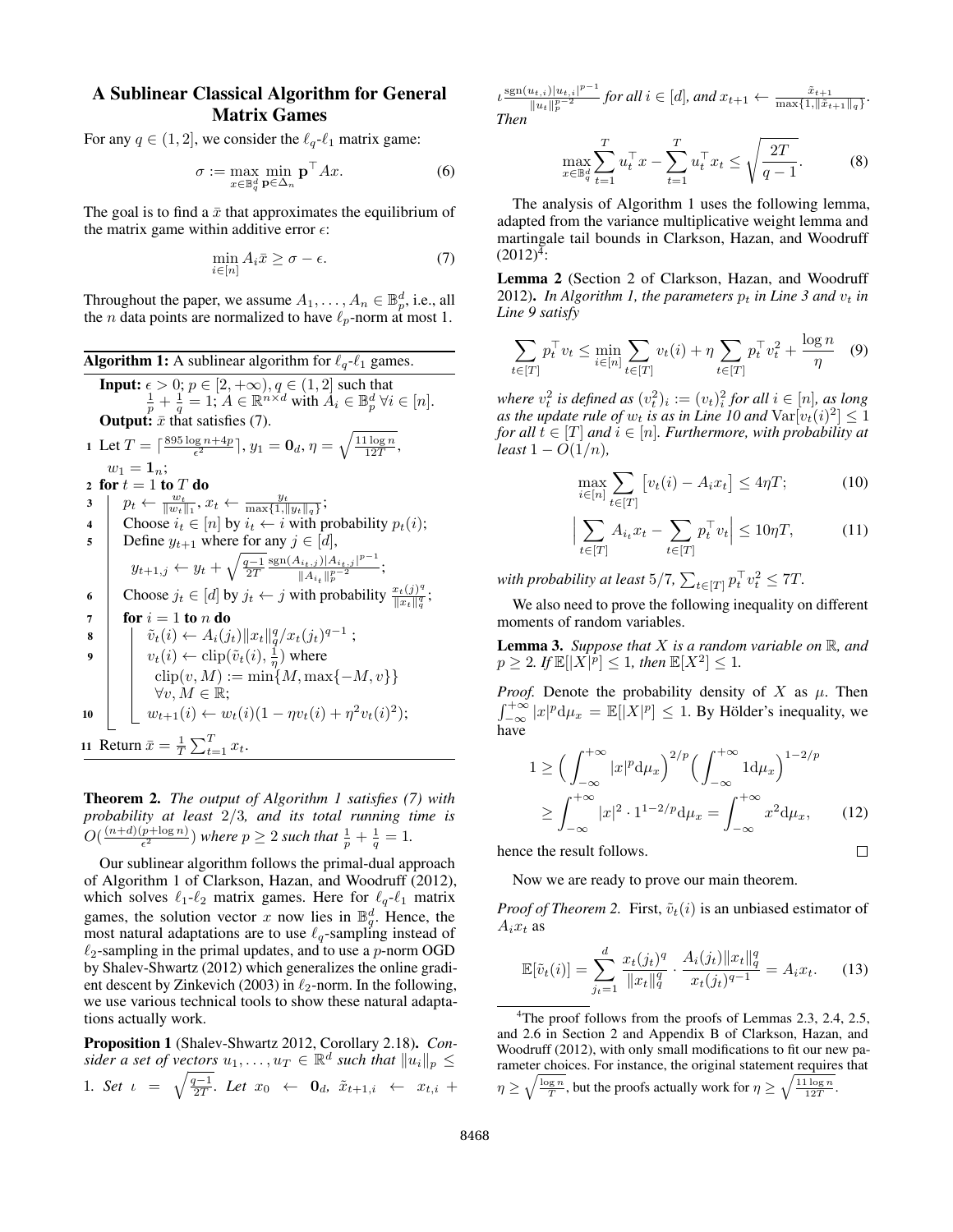Furthermore,

$$
\mathbb{E}[|\tilde{v}_t(i)|^p] = \sum_{j_t=1}^d \frac{x_t(j_t)^q}{\|x_t\|_q^q} \cdot \frac{|A_i(j_t)|^p \|x_t\|_q^{pq}}{x_t(j_t)^{p(q-1)}}
$$
  
=  $||A_i||_p^p \|x_t\|_q^p \le 1,$  (14)

where the second equality follows from the identities  $q =$  $p(q-1)$  and  $p = q(p-1)$ , and the last inequality follows from the assumption that  $A_i \in \mathbb{B}_p^d$   $\forall i \in [n]$ . By [Lemma 3,](#page-3-7)  $\mathbb{E}[\tilde{v}_t(i)^2] \leq 1$ . Because the clip function in [Line 9](#page-3-5) only makes variance smaller, this means that the conditions of [Lemma 2](#page-3-8) are satisfied and we hence have [\(9\)](#page-3-9), rewritten below:

$$
\sum_{t \in [T]} p_t^\top v_t \le \min_{i \in [n]} \sum_{t \in [T]} v_t(i) + \eta \sum_{t \in [T]} p_t^\top v_t^2 + \frac{\log n}{\eta}.
$$
 (15)

Furthermore, [Lemma 2](#page-3-8) implies that with probability  $5/7 O(1/n)$  we have

$$
\sum_{t \in [T]} A_{i_t} x_t \le \min_{i \in [n]} \sum_{t \in [T]} v_t(i) + 17\eta T + \frac{\log n}{\eta}.
$$
 (16)

Moreover, [\(10\)](#page-3-10) gives  $\sum_{t \in [T]} [v_t(i) - A_i x_t] \leq 4\eta T$ , and hence  $\min_{i \in [n]} \sum_{t \in [T]} v_t(i) \leq 4\eta T + \min_{i \in [n]} \sum_{t \in [n]} v_t(i)$  $\sum_{t\in[T]}A_ix_t.$ 

Plugging this into [\(16\)](#page-4-0), we have

$$
\sum_{t \in [T]} A_{i_t} x_t \le \sum_{t \in [T]} p_t^\top v_t + 10\eta T
$$
\n
$$
\le \min_{i \in [n]} \sum_{t \in [T]} A_i x_t + 21\eta T + \frac{\log n}{\eta}, \qquad (17)
$$

with probability  $(5/7 - O(1/n)) \cdot (1 - O(1/n)) \ge 2/3$ . On the other hand, by taking  $u_t = A_{i_t}$  in [Proposition 1,](#page-3-11)

$$
T\sigma \le \max_{x \in \mathbb{B}_q^d} \sum_{t=1}^T A_{i_t} x \le \sum_{t=1}^T A_{i_t} x_t + \sqrt{2Tp},\qquad(18)
$$

since  $\frac{1}{q-1} = \frac{p}{q} \leq p$ . Combining [\(17\)](#page-4-1) and [\(18\)](#page-4-2), we have

$$
\min_{i \in [n]} \sum_{t \in [T]} A_i x_t \ge T\sigma - \sqrt{2Tp} - 21\eta T - \frac{\log n}{\eta}.
$$
 (19)

Consequently, the return  $\bar{x} = \frac{1}{T} \sum_{t=1}^{T} x_t$  of [Algorithm 1](#page-3-2) in [Line 11](#page-3-12) satisfies

$$
\min_{i \in [n]} A_i \bar{x} \ge \sigma - \sqrt{\frac{2p}{T}} - 21\eta - \frac{\log n}{\eta T}.
$$
 (20)

To prove [\(7\)](#page-3-1), it remains to show that  $\sqrt{\frac{2p}{T}} + 21\eta + \frac{\log n}{\eta T} \le \epsilon$ , which is equivalent to  $\sqrt{2p} + 21\sqrt{\frac{11 \log n}{12}} + \sqrt{\frac{12 \log n}{11}} \le$  $\sqrt{T} \epsilon$  by the definition of  $\eta$ . This is true because the AM- $\sqrt{1} \epsilon$  by the definition of  $\eta$ . This is true because the AM-<br>GM inequality implies that that LHS is at most  $2(\sqrt{2p})^2$  +  $2(21\sqrt{\frac{11\log n}{12}} + \sqrt{\frac{12\log n}{11}})^2 \le 4p + 895\log n \le T\epsilon^2$ .

[Lemma 1](#page-2-0) combined with [Theorem 2](#page-3-0) yields the classical result in [Theorem 1.](#page-1-4)

# A Sublinear Quantum Algorithm for General Matrix Games

In this section, we give a quantum algorithm for solving the general  $\ell_q$ - $\ell_1$  matrix games. It closely follows our classical algorithm because they both use a primal-dual approach, where the primal part is composed of  $p$ -norm online gradient descent and the dual part is composed of multiplicative weight updates. However, we adopt quantum techniques to achieve speedup on both.

The intuition behind the quantum algorithm and the quantum speedup is that we measure quantum states to obtain random samples. These quantum states can be efficiently prepared (with cost  $\tilde{O}(\sqrt{n})$  and  $\tilde{O}(\sqrt{d})$ ). Mathematically, A quantum state can be represented by an  $\ell_2$ -normalized complex vector  $\psi$  in the sense that measuring this quantum states yields outcome i with probability  $|\psi_i|^2$  (thus for every probability distribution there is a quantum state corresponding to it). Let us denote the quantum state for sampling from  $w$  by  $|w\rangle$  and the quantum state for sampling from x by  $|x\rangle$  (different from the notation in Algorithm 3). If we can maintain  $|w\rangle$ and  $|x\rangle$  in each iteration, then there is no need for classical updates, and preparing  $|w\rangle$  and  $|x\rangle$  becomes the bottleneck of the quantum algorithm.

<span id="page-4-0"></span>The source of our quantum speedup comes from an important subroutine, [Algorithm 2,](#page-5-2) which is designed to prepare states for  $\ell_q$ -sampling. It uses standard Grover-based techniques to prepare states but we carefully keep track of the normalizing factor to facilitate  $\ell_q$ -sampling. We showed (in Proposition 2 in the supplementary material) that preparing  $|w\rangle$  costs  $\tilde{O}(\sqrt{n})$  and preparing  $|x\rangle$  costs  $\tilde{O}(\sqrt{d})$ . In the following, we give the high-level ideas of [Algorithm 2.](#page-5-2)

- <span id="page-4-1"></span>1. We first create a quantum state corresponding to the uniform distribution, which is easy using Hadamard gates.
- <span id="page-4-2"></span>2. For each entry, we create a state with the desired amplitude associated with 0, and an undesired amplitude associated to 1 (the unitarity of quantum operations necessitates the existence of this undesired term).
- 3. Finally we use a technique called amplitude amplification to amplify the portion of the state corresponding to 0 for each entry, to get a state with only the desired amplitudes.

The details of our quantum algorithm for solving the general  $\ell_q$ - $\ell_1$  matrix games, Algorithm 3, is rather technical. To simplify the presentation, we postpone its pseudocode (Algorithm 3) to the supplementary material and highlight how it is different from [Algorithm 1](#page-3-2) in the following.

• For the primal part, we prepare a quantum state  $|y_t\rangle$  for the  $q$ -norm OGD and measure it (in Line 7) to obtain a sample  $j_t \in [d]$ . The subtlety here is that we need to perform the  $\ell_q$ -sampling to the vector  $y_t$ ; this is different from the  $\ell_2$ -sampling in [Li, Chakrabarti, and Wu](#page-7-10) [\(2019\)](#page-7-10) which uses the fact that pure quantum states are  $\ell_2$ -normalized. To this end, we design [Algorithm 2](#page-5-2) for  $\ell_q$ -quantum state sampling, which may be of independent interest; this algorithm is built upon a clever use of *quantum amplitude amplification*, the technique behind the Grover search [\(Grover 1996\)](#page-7-22). Note that sampling according to  $y_t$  is equivalent to sampling according to  $x_t$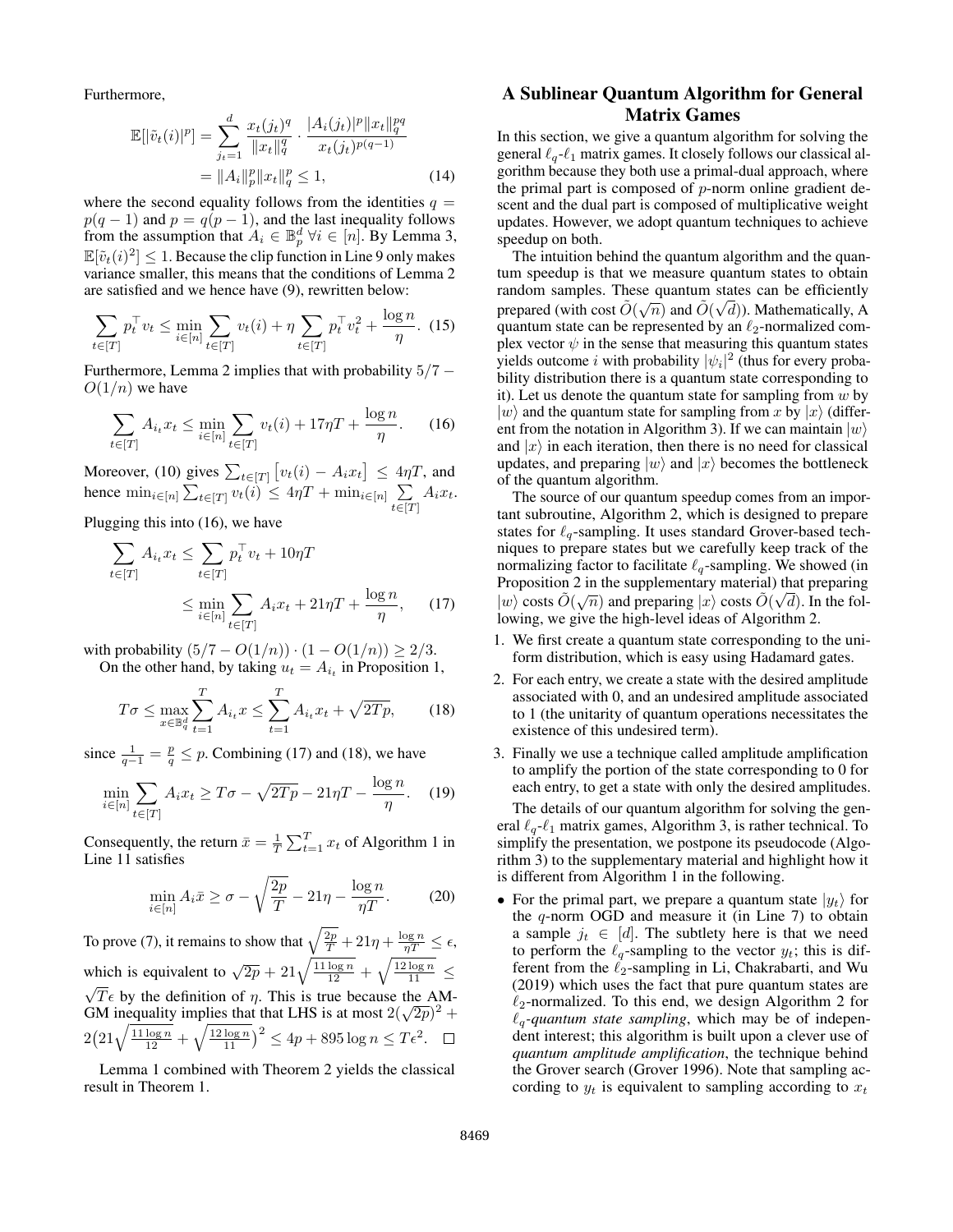**Algorithm 2:** Prepare an  $\ell_q$ -pure state given an oracle to its coefficients.

- 1 Find  $a_{\|q\|} := \max_{i \in [n]} |a_i|^{q/2}$  in  $O(\sqrt{n})$  time by the minimum-finding algorithm [\(Dürr and Høyer 1996\)](#page-7-23);
- 2 Prepare the uniform superposition  $\frac{1}{\sqrt{n}} \sum_{r \in [n]} |i\rangle;$
- <sup>3</sup> Perform the following unitary transformations:

$$
\frac{1}{\sqrt{n}} \sum_{i \in [n]} |i\rangle \stackrel{O_a}{\longrightarrow} \frac{1}{\sqrt{n}} \sum_{i \in [n]} |i\rangle |a_i\rangle
$$
\n
$$
\mapsto \frac{1}{\sqrt{n}} \sum_{i \in [n]} |i\rangle |a_i\rangle \left( \frac{a_i^{q/2}}{a_{\|q\|}} |0\rangle + \sqrt{1 - \frac{|a_i|^q}{a_{\|q\|}^2}} |1\rangle \right)
$$
\n
$$
\xrightarrow{O_a^{-1}} \frac{1}{\sqrt{n}} \sum_{i \in [n]} |i\rangle |0\rangle \left( \frac{a_i^{q/2}}{a_{\|q\|}} |0\rangle + \sqrt{1 - \frac{|a_i|^q}{a_{\|q\|}^2}} |1\rangle \right);
$$

<sup>5</sup> Discard the second register above; rewrite the state as

4

$$
\frac{\|a\|_q^{q/2}}{\sqrt{n}a_{\|q\|}} \left( \frac{1}{\|a\|_q^{q/2}} \sum_{i \in [n]} a_i^{q/2} |i\rangle \right) |0\rangle + |a^{\perp}\rangle |1\rangle ,
$$
\n(21)

where 
$$
\left|a^{\perp}\right\rangle:=\frac{1}{\sqrt{n}}\sum_{i\in[n]}\sqrt{1-\frac{\left|a_{i}\right|^{q}}{a_{\left\Vert q\right\Vert}^{2}}}\left|i\right\rangle;
$$

<sup>6</sup> Apply amplitude amplification [\(Brassard et al. 2002\)](#page-7-24) for the state in [\(21\)](#page-5-3) conditioned on the second register being 0. Return the output.

in [Algorithm 1,](#page-3-2) because  $x_t(j)^q / ||x_t||_q^q = y_t(j)^q / ||y_t||_q^q$ . Moreover, it suffices to replace  $||x_t||_q^q / x_t(j_t)^{q-1}$  with  $\|y_t\|_q^q/(y_t(j_t)^{q-1} \max\{1,\|y_t\|_q\})$  in Line 8 of Algorithm 3. Similar to preparing  $|p_t\rangle$ , we use  $\tilde{O}(\sqrt{d})$  queries to  $O_A$ to prepare  $y_t$ , while classically we need to compute all the entries of  $y_t$ , which takes  $O(d)$  queries.

• For the dual part, we prepare the multiplicative weight vector as a quantum state  $|p_t\rangle$  and measure it (in Line 3) to obtain a sample  $i_t \in [n]$ . This adaption enables us to achieve the  $\tilde{O}(\sqrt{n})$  dependence by using quantum amplitude amplification in the quantum state preparation: in Line 8, we implement the oracle  $O_t$  and in Line 9 we use  $\tilde{O}(\sqrt{n})$  queries to  $O_t$  to prepare the state  $|p_{t+1}\rangle$  for the next iteration. In contrast, classically we need to compute all the entries of  $w_{t+1}$  to obtain the probability distribution  $p_{t+1}$  for the next iteration, which takes  $O(n)$  queries.

In general, Algorithm 3 can be viewed as a template for achieving quantum speedups for online mirror descent methods: In this work, we focus on the general matrix games where the primal and dual are in the special relationship of  $\ell_p$ and  $\ell_q$  norms, but in principle it may be applicable to study other dualities in online learning.

We summarize the main quantum result as the following theorem, which states the correctness and time complexity of Algorithm 3. The relevant technical proofs are deferred to

the supplementary material.

<span id="page-5-0"></span>Theorem 3. *Algorithm 3 returns a succinct classical repre-* $\mathit{sentation}^5$  $\mathit{sentation}^5$  of a vector  $\bar{w} \in \mathbb{R}^d$  such that

$$
A_i \bar{x} \ge \max_{x \in \mathbb{B}_q^d} \min_{i' \in [n]} A_{i'} x - \epsilon \quad \forall i \in [n], \tag{22}
$$

*with probability at least* 2/3*, and its total running time is*  $\tilde{O}\left(\frac{p^2\sqrt{n}}{\epsilon^4}\right)$ probability at least  $2/6$ , and its foldtrunning time is<br>  $\frac{2\sqrt{n}}{\epsilon^4} + \frac{p^{3.5}\sqrt{d}}{\epsilon^7}$ . We can also assume  $p = O(\log d/\epsilon)$  $\frac{e^4}{(Lemma \text{ } I)}$  and result in running time  $\tilde{O}(\frac{\sqrt{n}}{2})$  $\frac{\sqrt{n}}{\epsilon^6} + \frac{\sqrt{d}}{\epsilon^{10.5}}$ .

Moreover, Algorithm 3 enjoys the following features:

- Simple quantum input: Algorithm 3 uses the standard quantum input model and needs not to use any sophisticated quantum data structures, such as quantum random access memory (QRAM) in some other quantum machine learning applications, to achieve speedups.
- Hybrid classical-quantum feature: Algorithm 3 is also highly classical-quantum hybrid: the quantum part is isolated by pieces of state preparations connected by classical processing. In addition, it only has  $O(\frac{\log n+p}{\epsilon^2})$  iterations, which implies that the corresponding quantum circuit is shallow and can potentially be implemented even on near-term quantum machines [\(Preskill 2018\)](#page-8-3).
- <span id="page-5-3"></span>• Classical output: The output of [Theorem 3](#page-5-0) is completely *classical*. Compared to quantum algorithms whose output is a quantum state and may incur overheads [\(Aaronson](#page-7-25) [2015\)](#page-7-25), Algorithm 3 guarantees minimal overheads and can be directly used for classical applications.

## Applications

<span id="page-5-2"></span>We give two applications that generically follow from our classical and quantum  $\ell_q$ - $\ell_1$  matrix game solvers.

### Approximate Carathéodory Problem

The exact Carathéodory problem is a fundamental result in linear algebra and convex geometry: every point  $u \in \mathbb{R}^d$  in the convex hull of a vertex set  $S \subset \mathbb{R}^d$  can be expressed as a convex combination of  $d + 1$  vertices in S. Recently, a breakthrough result by [Barman](#page-7-5) [\(2015\)](#page-7-5) shows that if  $S \subset \mathbb{B}_{p}^{d}$ , i.e., S is in the  $\ell_p$ -norm unit ball, then there exists a point  $\hat{u}'$ s.t.  $||u - u'||_p \leq \epsilon$  and u' is a convex combination of  $O(p/\epsilon^2)$ vertices in S. The follow-up work by [Mirrokni et al.](#page-7-6) [\(2017\)](#page-7-6) proved a matching lower bound  $\Omega(p/\epsilon^2)$ , and [Combettes](#page-7-7) [and Pokutta](#page-7-7) [\(2019\)](#page-7-7) can give better bounds under stronger assumptions on  $S$  or  $u$ .

Currently, the best-known time complexity of solving the approximate Carathéodory problem is  $O(ndp/\epsilon^2)$  by Theorem 3.5 of [Mirrokni et al.](#page-7-6) [\(2017\)](#page-7-6). We give classical and quantum sublinear algorithms:

<span id="page-5-1"></span>**Corollary 1.** *Suppose that*  $S \subset \mathbb{B}_p^d$ ,  $|S| = n$ , and u is *in the convex full of* S*. Then we can find a convex combination*  $\sum_{i=1}^{k} x_i v_i$  *such that*  $v_i \in S$  *for all*  $i \in [k]$ *,* 

<span id="page-5-4"></span><sup>5</sup>The algorithm stores  $T = \tilde{O}(p/\epsilon^2)$  real numbers classically:  $i_1, \ldots, i_T$  obtained from Line 3 and  $\widetilde{\|y_1\|}_q, \ldots, \widetilde{\|y_T\|}_q$  obtained from Line 6. After that, each coordinate of  $\bar{x}$  can be computed in time  $\tilde{O}(p/\epsilon^2)$ .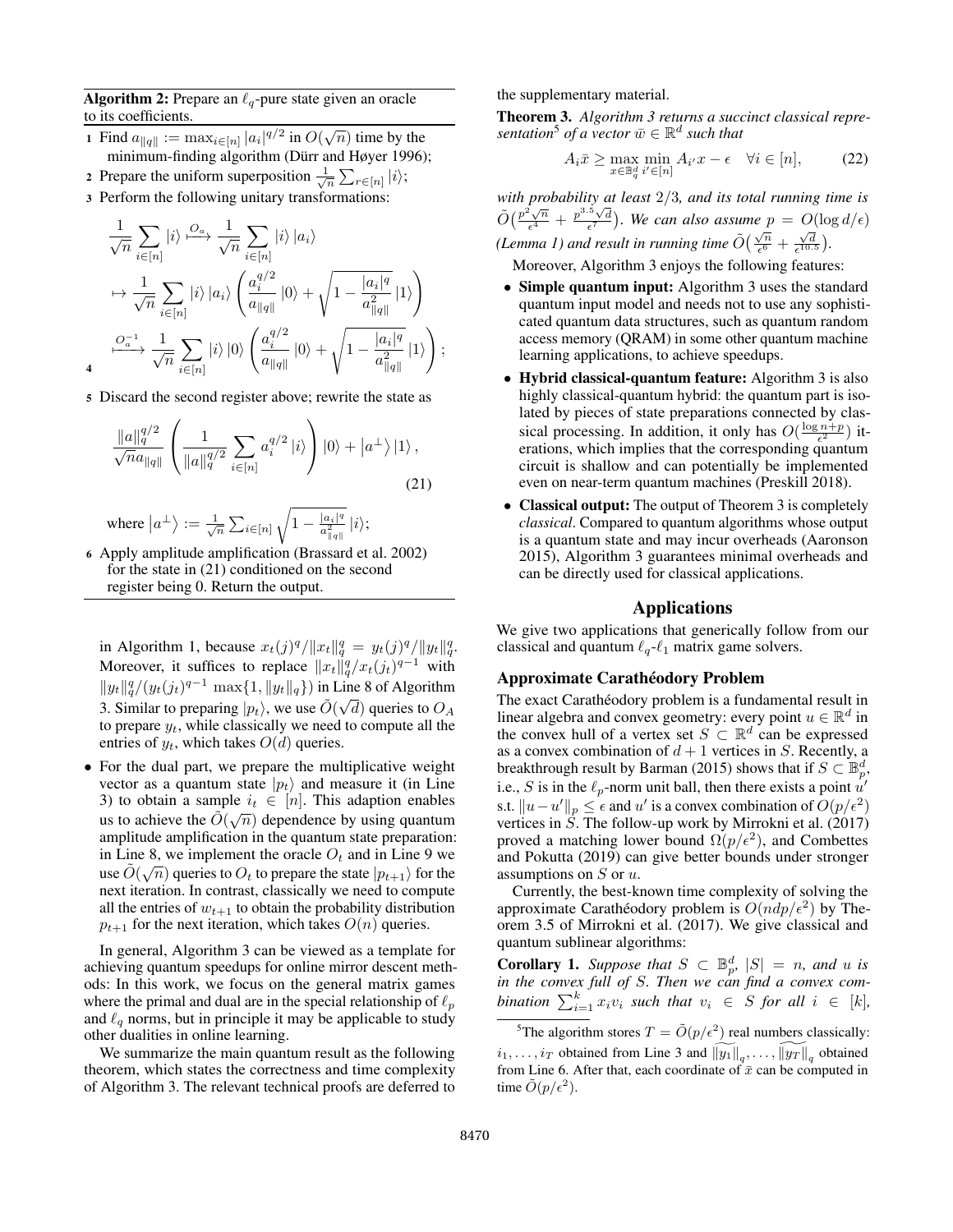$k = O((p + \log n)/\epsilon^2)$ , and  $\|\sum_{i=1}^k x_i v_i\|_p \leq \epsilon$ , using a *classical algorithm with running time*  $O(\frac{(n+d)(p+\log n)}{\epsilon^2})$  or *a quantum algorithm with running time*  $\tilde{O}(\frac{p^2\sqrt{n}}{\epsilon^4})$  $\frac{\epsilon^2}{\epsilon^4} + \frac{p^{3.5}\sqrt{d}}{\epsilon^7}.$ *We can also assume*  $p = O(\log d/\epsilon)$  *[\(Lemma 1\)](#page-2-0) and result in running time*  $O\left(\frac{(n+d)(\log d/\epsilon + \log n)}{\epsilon^2}\right)$  and  $\tilde{O}\left(\frac{\sqrt{n}}{\epsilon^6}\right)$  $\frac{\sqrt{n}}{\epsilon^6} + \frac{\sqrt{d}}{\epsilon^{10.5}}$ ), *respectively.*

*Proof.* We denote the matrix  $V := (v_1; v_2; \dots; v_n)$ where  $v_i$  is the i<sup>th</sup> element in S. Note that the approximate Carathéodory problem can be formed as  $\min_{\mathbf{p}\in\Delta_n} ||V^\top \mathbf{p} - u||_p$ . In addition, by Hölder's inequality  $||y||_p = \max_{x: ||x||_q \leq 1} y^\top x$ ; therefore, we obtain the following minimax matrix game:

$$
\min_{\mathbf{p}\in\Delta_n} \max_{x\in\mathbb{B}_q^d} (\mathbf{p}^\top V - u^\top) x.
$$
 (23)

We denote  $U = (u; u; \dots; u) \in \mathbb{R}^{n \times d}$ , i.e., all the *n* rows of U are u. Then we have  $(\mathbf{p}^\top V - u^\top)x = 2\mathbf{p}^\top \frac{V - U}{2}x$ . Furthermore, since  $u, v_i \in \mathbb{B}_p^d$  for all  $i \in [n]$ , each row of  $\frac{V-U}{2}$ is also in  $u, v_i \in \mathbb{B}_p^d$ . Finally, by the Sion's Theorem [\(Sion](#page-8-4) [1958\)](#page-8-4) we can switch the order of the min and max in [\(23\)](#page-6-2). In all, to solve the approximate Carathéodory problem with precision  $\epsilon$ , it suffices to solve the maximin game

$$
\max_{x \in \mathbb{B}_q^d} \min_{\mathbf{p} \in \Delta_n} \mathbf{p}^\top \frac{V - U}{2} x \tag{24}
$$

with precision  $\frac{\epsilon}{2}$ . This is exactly [\(6\)](#page-3-13), thus the result follows from [Theorem 2](#page-3-0) and [Theorem 3.](#page-5-0) ⊔

Compared to [Mirrokni et al.](#page-7-6) [\(2017\)](#page-7-6), we pay a  $\log n$  overhead in the cardinality of the convex combination, but in time complexity the dominating term  $nd$  is significantly improved to  $n + d$ . We also give the first sublinear quantum algorithm. Note that as [Mirrokni et al.](#page-7-6) [\(2017\)](#page-7-6) pointed out, the approximate Carathéodory problem has wide applications in machine learning and optimization, including support vector machines (SVMs), rounding in polytopes, submodular function minimization, etc. We elaborate the details of SVMs below, and leave out the details of other applications as the reductions are direct.

#### The  $\ell_q$ -Margin Support Vector Machine (SVM)

When we solve the  $\ell_q$ - $\ell_1$  matrix game in [Algorithm 1,](#page-3-2) we apply  $\ell_q$ -sampling where  $j_t = j$  with probability  $x(j)^q / ||x||_q^q$ for any  $j \in [d]$ . The key reason of the success of [Algo](#page-3-2)[rithm 1](#page-3-2) is because the expectation of the random variable  $A_i(j_t) ||x_t||_q^q / x_t(j_t)^{q-1}$  in [Line 8](#page-3-14) is  $A_i x$ , which is unbiased.

If we consider some alternate random variables, we can potentially solve a maximin game in  $\ell_q$ - $\ell_1$  norm with respect to some nonlinear functions of the matrix. A specific problem of significant interest is the  $\ell_q$ -margin support vector machine (SVM), where we are given *n* data points  $X_1, \ldots, X_n$  in  $\mathbb{R}^d$  and a label vector  $y \in \{1, -1\}^n$ . The goal is to find a separating hyperplane  $w \in \mathbb{R}^d$  of these data points with the largest margin under the  $\ell_q$ -norm loss, i.e.,

$$
\sigma_{\text{SVM}} := \max_{w \in \mathbb{R}^d} \min_{i \in [n]} 2y_i \cdot X_i^{\top} w - ||w||_q^q. \tag{25}
$$

Without loss of generality, we assume  $y_i = 1$  for all  $i \in [n]$ , otherwise we take  $X_i \leftarrow (-1)^{y_i} \cdot X_i$ . In this case, the random variable  $2X_i(j) \|w\|_q^q/w(j)^{q-1} - \|w\|_q^q$  is unbiased under  $\ell_q$ sampling on  $j$ :

$$
\mathbb{E}\Big[\frac{2X_i(j)\|w\|_q^q}{w(j)^{q-1}} - \|w\|_q^q\Big] = 2X_i^\top w - \|w\|_q^q. \tag{26}
$$

Note that  $\sigma_{\rm SVM} \ge 0$  since  $2X_i^\top w - \|w\|_q^q = 0$  for all  $i \in [n]$ when  $w = 0$ . For the case  $\sigma_{\text{SVM}} > 0$  and taking  $0 < \epsilon$  $\sigma_{\text{SVM}}$ , similar to [Theorem 2](#page-3-0) and [Theorem 3](#page-5-0) we have:

<span id="page-6-1"></span>**Corollary 2.** To return a vector  $\bar{w} \in \mathbb{R}^d$  such that with *probability at least* 2/3*,*

$$
\min_{i \in [n]} 2X_i \bar{w} - \|\bar{w}\|_q^q \ge \sigma_{\text{SVM}} - \epsilon > 0,\tag{27}
$$

<span id="page-6-2"></span>*there is a classical algorithm that achieves this with*  $O(\frac{(n+d)(p+\log n)}{\epsilon^2})$  time and a quantum algorithm that  $\frac{e^2}{\pi}$  achieves this with  $\tilde{O}(\frac{p^2\sqrt{n}}{\epsilon^4})$  $\frac{d^2\sqrt{n}}{\epsilon^4} + \frac{p^{3.5}\sqrt{d}}{\epsilon^7}$  time. We can also as*sume*  $p = O(\log d/\epsilon)$  [\(Lemma 1\)](#page-2-0) and result in running time  $O\left(\frac{(n+d)(\log d/\epsilon + \log n)}{\epsilon^2}\right)$  and  $\tilde{O}\left(\frac{\sqrt{n}}{\epsilon^6}\right)$  $\frac{\sqrt{n}}{\epsilon^6} + \frac{\sqrt{d}}{\epsilon^{10.5}}$ ), respectively.

Notice that classical sublinear algorithms for  $\ell_2$ -SVMs have been given [\(Clarkson, Hazan, and Woodruff 2012;](#page-7-4) [Hazan, Koren, and Srebro 2011\)](#page-7-17), and there is also a sublinear quantum algorithm for  $\ell_2$ -SVMs in [Li, Chakrabarti,](#page-7-10) [and Wu](#page-7-10) [\(2019\)](#page-7-10). We essentially generalize their results to the  $l_q$ -norm cases based on our new general matrix game solvers in [Theorem 2](#page-3-0) and [Theorem 3.](#page-5-0)

#### Classical and Quantum Lower Bounds

For both our classical and quantum algorithms for general matrix games, we can prove matching classical and quantum lower bounds in  $n$  and  $d$  for constant  $\epsilon$ :

<span id="page-6-0"></span>**Theorem 4.** Assume  $0 < \epsilon < 0.04$ . Then to return an  $\bar{x} \in$ B d q *satisfying*

$$
A_j \bar{x} \ge \max_{x \in \mathbb{B}_q^d} \min_{i \in [n]} A_i x - \epsilon \quad \forall j \in [n], \tag{28}
$$

*with probability at least*  $2/3$ *, we need*  $\Omega(n+d)$  *classical gueries or*  $\Omega(\sqrt{n} + \sqrt{d})$  *quantum queries.* 

Due to the space limitation, we postpone the proof details of [Theorem 4](#page-6-0) to the supplementary material.

#### **Conclusions**

We give sublinear algorithms for solving general  $\ell_q$ - $\ell_1$  matrix games for any  $q \in (1, 2]$ . Our classical and algorithms run in time  $O(\frac{(n+d)(p+\log n)}{\epsilon^2})$  $\left(\frac{p+\log n}{\epsilon^2}\right)$  and  $\tilde{O}\left(\frac{p^2\sqrt{n}}{\epsilon^4}\right)$  $\frac{\sqrt[2]{n}}{\epsilon^4} + \frac{p^{3.5}\sqrt{d}}{\epsilon^7}$ , respectively; both bounds are tight up to poly-logarithmic factors in  $n$ and d. Our results can be applied to solve the approximate Carathéodory problem and the  $\ell_q$ -margin SVMs.

Our paper raises a couple of natural open questions for future work. For instance:

- Can we give sublinear algorithms for  $\ell_p-\ell_1$  matrix games where  $p > 2$ ? Technically, this will probably require a  $q^{\text{th}}$ moment multiplicative weight lemma to replace [Lemma 2.](#page-3-8)
- Can we give quantum algorithms that achieve speedup of variance-reduced methods for solving matrix games, such as the state-of-the-art result in [Carmon et al.](#page-7-20) [\(2019\)](#page-7-20)?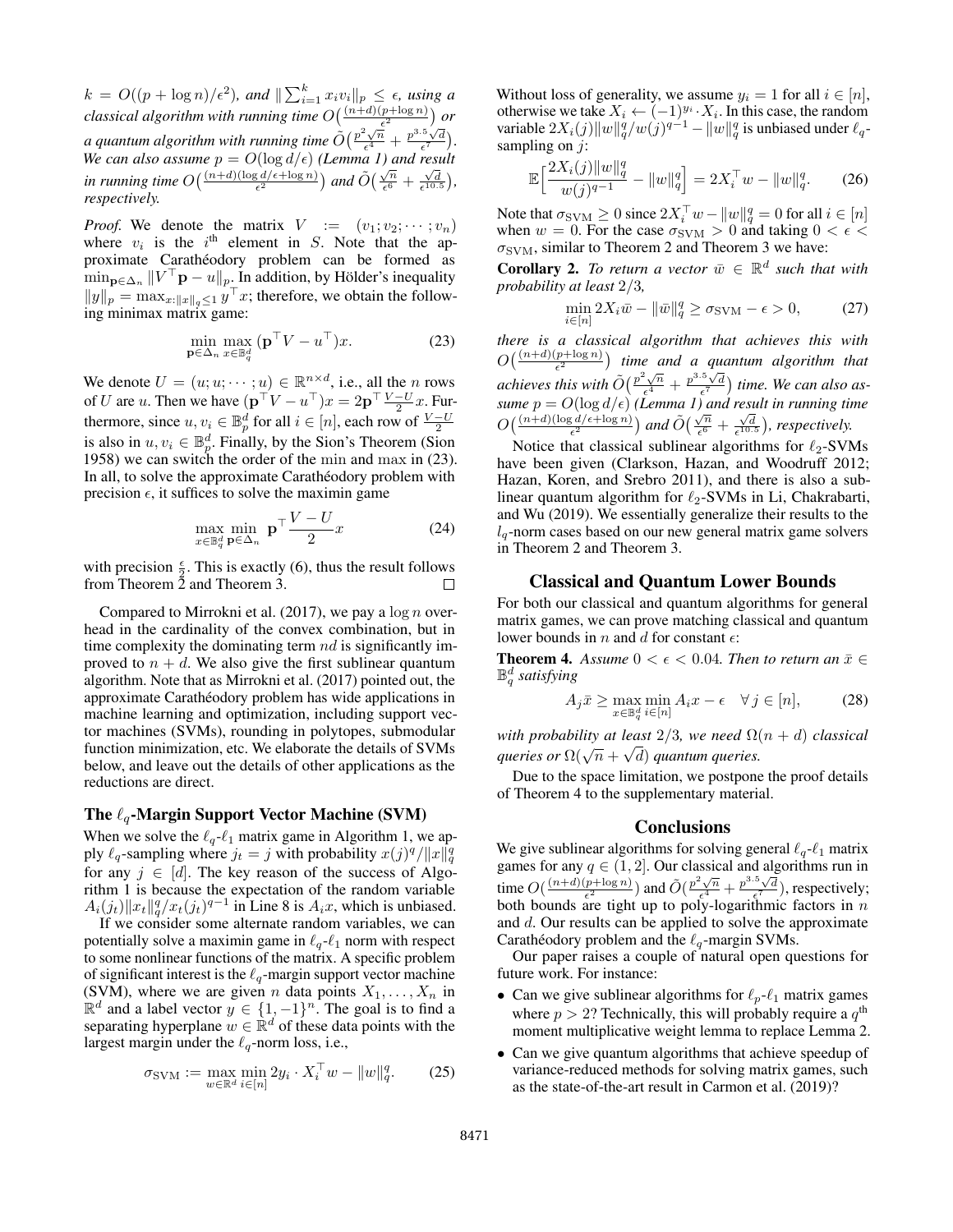## Acknowledgements

TL thanks Adrian Vladu for many helpful discussions, as well as Yair Carmon for the discussions about his paper [\(Carmon](#page-7-20) [et al. 2019\)](#page-7-20). TL was supported by an IBM PhD Fellowship, an QISE-NET Triplet Award (NSF grant DMR-1747426), the U.S. Department of Energy, Office of Science, Office of Advanced Scientific Computing Research, Quantum Algorithms Teams program, ARO contract W911NF-17-1-0433, and NSF grant PHY-1818914. CW was supported by Scott Aaronson's Vannevar Bush Faculty Fellowship. SC and XW were partially supported by the U.S. Department of Energy, Office of Science, Office of Advanced Scientific Computing Research, Quantum Algorithms Team program, and were also partially supported by the U.S. National Science Foundation grant CCF-1755800, CCF-1816695, and CCF-1942837 (CAREER).

## Ethics Statement

This work is purely theoretical. Researchers working on learning theory and quantum computing may benefit from our results. In the long term, once fault-tolerant quantum computers have been built, our results may find practical applications in matrix game scenarios arising in the real world. As far as we are aware, our work does not have immediate negative ethical impact.

## References

<span id="page-7-25"></span>Aaronson, S. 2015. Read the fine print. *Nature Physics* 11(4): 291.

<span id="page-7-11"></span>Apeldoorn, J. v.; and Gilyén, A. 2019. Quantum algorithms for zero-sum games. [arXiv:1904.03180](https://arxiv.org/abs/1904.03180)

<span id="page-7-9"></span>Arute et al., F. 2019. Quantum supremacy using a programmable superconducting processor. *Nature* 574(7779): 505–510. [arXiv:1910.11333](https://arxiv.org/abs/1910.11333)

<span id="page-7-5"></span>Barman, S. 2015. Approximating Nash equilibria and dense bipartite subgraphs via an approximate version of Carathéodory theorem. In *Proceedings of the 47th Annual ACM Symposium on Theory of Computing*, 361–369. [arXiv:1406.2296](https://arxiv.org/abs/1406.2296)

Bennett, C. H.; Bernstein, E.; Brassard, G.; and Vazirani, U. 1997. Strengths and weaknesses of quantum computing. *SIAM Journal on Computing* 26(5): 1510–1523. [arXiv:quant-ph/9701001](https://arxiv.org/abs/quant-ph/9701001)

<span id="page-7-24"></span>Brassard, G.; Høyer, P.; Mosca, M.; and Tapp, A. 2002. Quantum amplitude amplification and estimation. *Contemporary Mathematics* 305: 53–74. [arXiv:quant-ph/0005055](https://arxiv.org/abs/quant-ph/0005055)

<span id="page-7-20"></span>Carmon, Y.; Jin, Y.; Sidford, A.; and Tian, K. 2019. Variance reduction for matrix games. In *Advances in Neural Information Processing Systems*, 11377–11388. [arXiv:1907.02056](https://arxiv.org/abs/1907.02056)

<span id="page-7-4"></span>Clarkson, K. L.; Hazan, E.; and Woodruff, D. P. 2012. Sublinear optimization for machine learning. *Journal of the ACM (JACM)* 59(5): 23. [arXiv:1010.4408](https://arxiv.org/abs/1010.4408)

<span id="page-7-7"></span>Combettes, C. W.; and Pokutta, S. 2019. Revisiting the Approximate Carathéodory Problem via the Frank-Wolfe Algorithm. [arXiv:1911.04415](https://arxiv.org/abs/1911.04415)

<span id="page-7-0"></span>Dantzig, G. B. 1998. *Linear programming and extensions*, volume 48. Princeton University Press.

<span id="page-7-8"></span>Deng, N.; Tian, Y.; and Zhang, C. 2012. *Support vector machines: optimization based theory, algorithms, and extensions*. CRC press.

<span id="page-7-23"></span>Dürr, C.; and Høyer, P. 1996. A quantum algorithm for finding the minimum. [arXiv:quant-ph/9607014](https://arxiv.org/abs/quant-ph/9607014)

<span id="page-7-16"></span>Garber, D.; and Hazan, E. 2011. Approximating semidefinite programs in sublinear time. In *Advances in Neural Information Processing Systems*, 1080–1088.

<span id="page-7-3"></span>Grigoriadis, M. D.; and Khachiyan, L. G. 1995. A sublineartime randomized approximation algorithm for matrix games. *Operations Research Letters* 18(2): 53–58.

<span id="page-7-22"></span>Grover, L. K. 1996. A fast quantum mechanical algorithm for database search. In *Proceedings of the Twenty-eighth Annual ACM Symposium on Theory of Computing*, 212–219. ACM. [arXiv:quant-ph/9605043](https://arxiv.org/abs/quant-ph/9605043)

<span id="page-7-17"></span>Hazan, E.; Koren, T.; and Srebro, N. 2011. Beating SGD: Learning SVMs in sublinear time. In *Advances in Neural Information Processing Systems*, 1233–1241.

<span id="page-7-19"></span>Johnson, R.; and Zhang, T. 2013. Accelerating stochastic gradient descent using predictive variance reduction. In *Advances in Neural Information Processing Systems*, 315–323.

<span id="page-7-21"></span>Kapoor, A.; Wiebe, N.; and Svore, K. 2016. Quantum perceptron models. In *Proceedings of the 30th Conference on Neural Information Processing Systems*, 3999–4007. [arXiv:1602.04799](https://arxiv.org/abs/1602.04799)

<span id="page-7-10"></span>Li, T.; Chakrabarti, S.; and Wu, X. 2019. Sublinear quantum algorithms for training linear and kernel-based classifiers. In *Proceedings of the 36th International Conference on Machine Learning*, 3815–3824. [arXiv:1904.02276](https://arxiv.org/abs/1904.02276)

<span id="page-7-2"></span>Minsky, M.; and Papert, S. A. 1988. *Perceptrons: An introduction to computational geometry*. MIT Press.

<span id="page-7-6"></span>Mirrokni, V.; Leme, R. P.; Vladu, A.; and Wong, S. C.-w. 2017. Tight bounds for approximate Carathéodory and beyond. In *Proceedings of the 34th International Conference on Machine Learning*, 2440–2448. [arXiv:1512.08602](https://arxiv.org/abs/1512.08602)

<span id="page-7-14"></span>Nemirovski, A. 2004. Prox-method with rate of convergence  $O(1/t)$  for variational inequalities with Lipschitz continuous monotone operators and smooth convex-concave saddle point problems. *SIAM Journal on Optimization* 15(1): 229–251.

<span id="page-7-13"></span>Nemirovski, A. S.; and Yudin, D. B. 1983. Problem complexity and method efficiency in optimization .

<span id="page-7-15"></span>Nesterov, Y. 2007. Dual extrapolation and its applications to solving variational inequalities and related problems. *Mathematical Programming* 109(2-3): 319–344.

<span id="page-7-12"></span>Neumann, J. v. 1928. Zur theorie der gesellschaftsspiele. *Mathematische Annalen* 100(1): 295–320.

<span id="page-7-1"></span>Novikoff, A. B. 1963. On convergence proofs for perceptrons. In *Proceedings of the Symposium on the Mathematical Theory of Automata*, volume 12, 615–622.

<span id="page-7-18"></span>Palaniappan, B.; and Bach, F. 2016. Stochastic variance reduction methods for saddle-point problems. In *Advances*